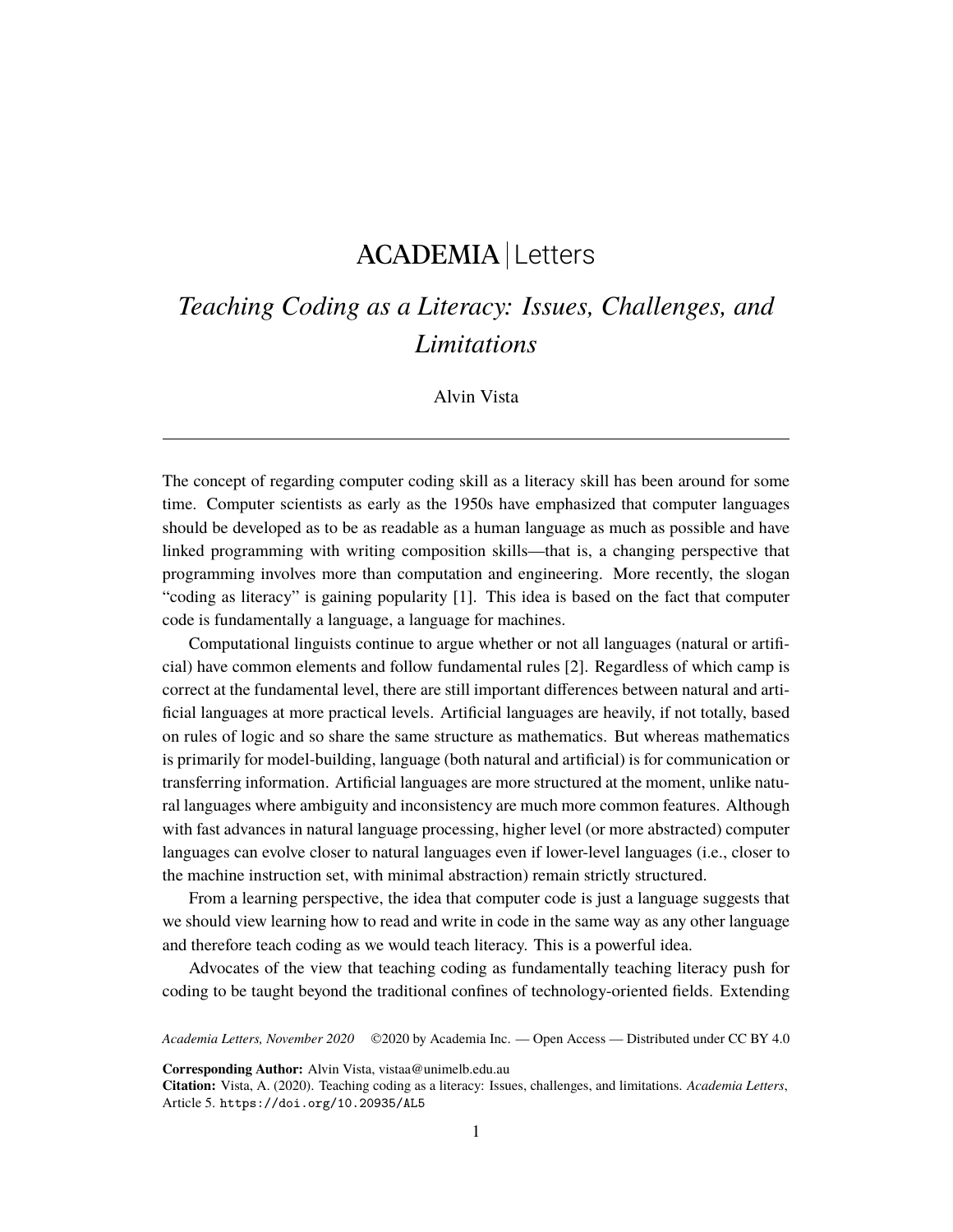this view is the implication put forth by author Annette Vee that being literate in computer languages should be a skill that needs to be developed for all [[3](#page-4-2)], just as we assert universal literacy in natural languages.

This is certainly a sensible advocacy. We can see that there is a growing trend of pushing for coding to become part of mainstream teaching and learning [\[4\]](#page-4-3), especially in the early grades. It seems that coding is becoming sexy again.

### **The inseparability of literacy and language**

Viewing coding as a literacy implies that it should be taught to as many learners as early as possible, just as we would develop literacy in the traditional sense. The direct and primary outcome that results in rolling out universal coding in schools is through exposing children to learn actual coding at a very early age. However, from the perspective of teaching codingliteracy, we must not forget the challenges and limitations we face in teaching literacy itself.

Teaching literacy is inherently linked with a language and cannot be separated from the issues and considerations that have to be made when teaching any particular language. Thus, when we talk about teaching literacy, we cannot ignore the question of "literacy in which language?" and the issue of utility.

Even among natural languages, not everyone sees the need to learn even particularly practical languages. English is commonly accepted as the lingua franca of the business world, and yet not everyone wants or needs to learn English. Even within the business community, English proficiency is far from a prerequisite to success.

Learning English is undeniably advantageous, similarly as being computer-literate. But this analogy is not perfect when applied to coding languages because the diversity of computer language means that there is no analogous lingua franca even in very narrow subfields. For example, there are more than a dozen mainstream coding languages just for web development and a user of JavaScript might not be fluent or even understand Ruby—much less languages from completely different fields (e.g., Wolfram for symbolic computation).

This inseparability of literacy and language has important implications for a wide range of policies that go beyond instructional reform. In particular, it has implications for policies related to curriculum reform if the aim is to implement "coding as literacy" in national education systems. It also has implications for system-wide assessment policies because there needs to be a uniform set of assessment frameworks if we are to develop common competency standards that align with curricula. Currently, there are standards and assessment frameworks on information literacy, but these are not the same and are much narrower compared to coding literacy. If coding literacy is to be implemented in the same way as traditional literacy, these

*Academia Letters, November 2020* ©2020 by Academia Inc. — Open Access — Distributed under CC BY 4.0

**Corresponding Author:** Alvin Vista, vistaa@unimelb.edu.au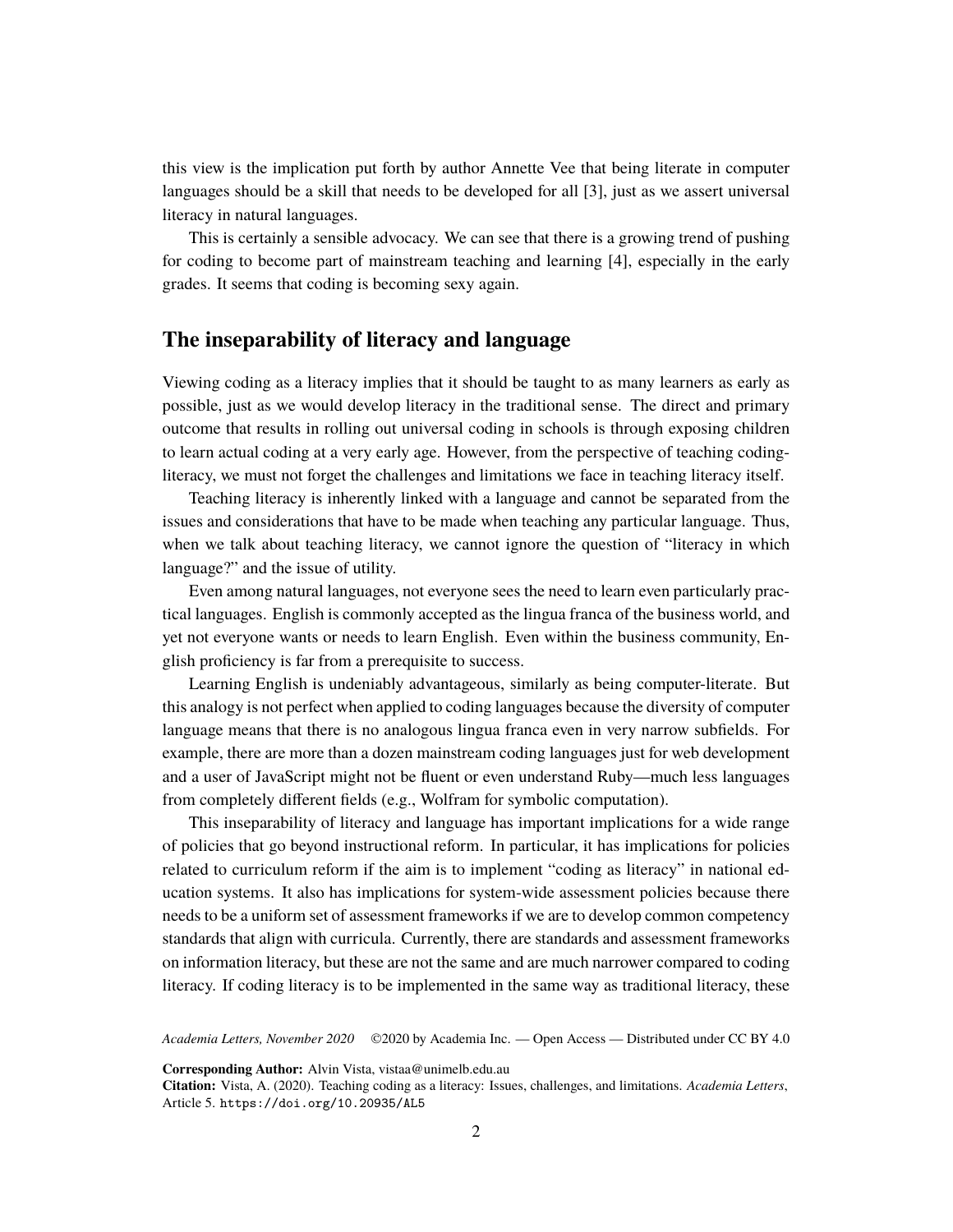policy implications will have to be carefully considered, and not just for curriculum and assessment but also for policies on teacher training, education financing, and even policies that relate to the workforce.

### **Are the secondary outcomes enough?**

Advocating for universal coding has a general, although perhaps secondary, effect of teaching children how to think systematically and learn symbolic logic. Extending this advocacy as the children progress through school along this pathway, this secondary outcome also leads to children eventually developing computational thinking [[5](#page-4-4)].

Some would argue that the indirect effects outweigh the costs such that, even when focusing on a particular language, doing so develops systematic and computational thinking. This is a valid argument and there is evidence [[6](#page-4-5)] that developing literacy fundamentally changes the brain itself, such that even when the learned language is never utilized, the overall cognitive effect of that learning process is still positive.

If this is the case, there needs to be a balance between a useful language now and a language that maximizes the general learnings—a balance between utility and generalizability. This is because what might be useful now might be obsolete in the future. Languages that depend more on how current hardware work are more sensitive to hardware changes. Imperative languages, like most of the popular object-oriented languages, are designed to provide instructions on how to change the state of the system at the processor-level. These languages are therefore dependent on how the processors are designed. If mainstream processors evolve into something that's non-binary (e.g., quantum) or even non-digital (e.g., organic-based), then they will also require completely new imperative languages.

If the focus is on indirect effects such a systematic and computational thinking, then it would be more effective to focus on languages that emphasize the fundamental concepts of logic and computation. Because even if such languages are still designed for existing machines and remain susceptible to obsolescence, learning them has useful secondary effects. It can be argued that functional languages, which are closer to the structure of mathematics, might be more effective in incidentally developing systematic thinking. For example, Haskell would be among the best languages to teach if the focus is on developing systematic and computational thinking, even if it might not be a prioritized choice from a purely utilitarian perspective.

Focusing on secondary effects shifts the role of teaching coding to a means of developing these generalizable skills rather than as an end towards developing literacy in artificial languages. Because systematic and computational thinking can be framed as part of the so-called 21st century skills, teaching coding becomes part of the toolset for developing 21st century

*Academia Letters, November 2020* ©2020 by Academia Inc. — Open Access — Distributed under CC BY 4.0

**Corresponding Author:** Alvin Vista, vistaa@unimelb.edu.au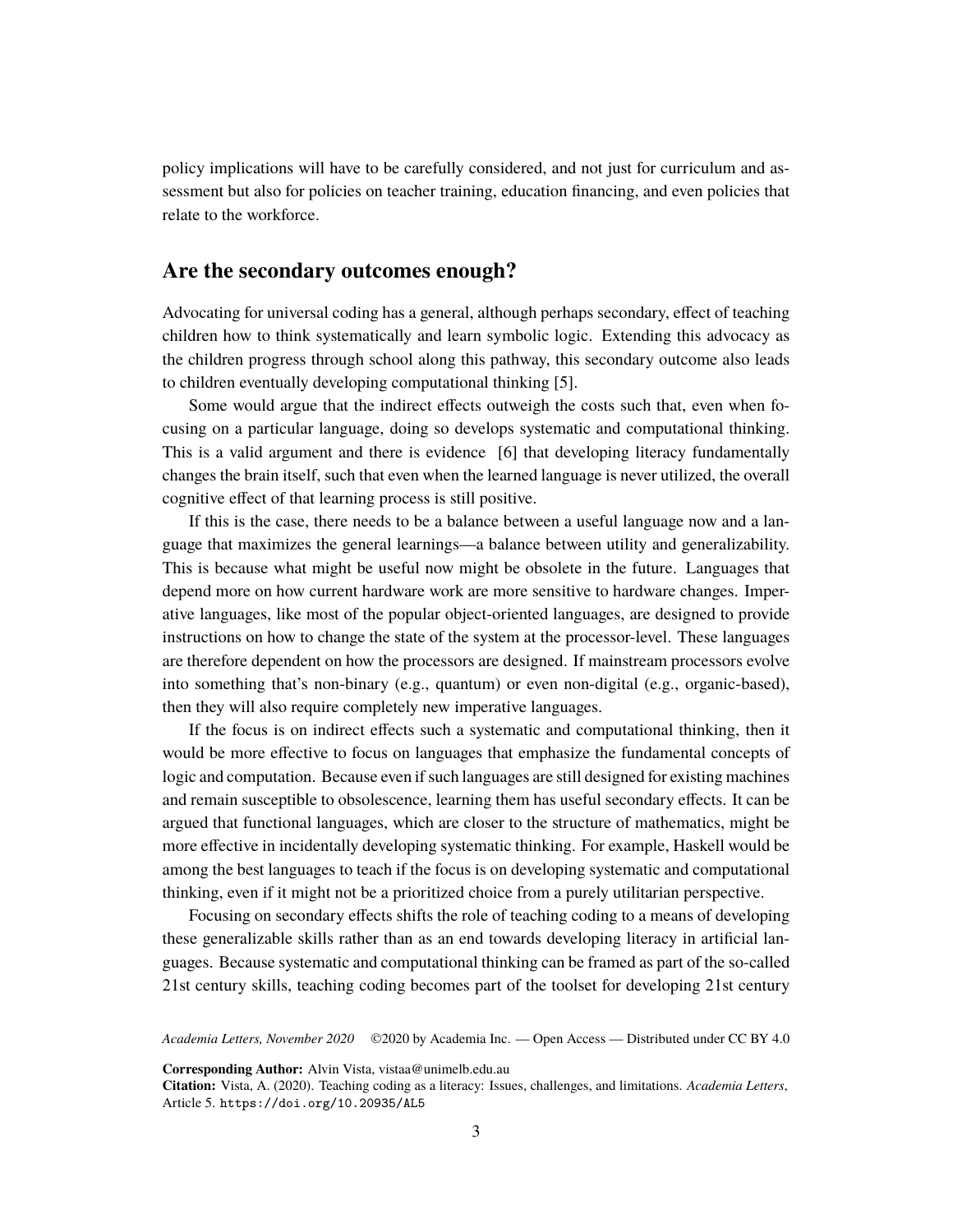skills more broadly.

This approach also has policy implications, specifically related to implementation in the curricula—for example, grade-level scope, extent of domain coverage, and what subject-level integration strategies should be adopted. A recent report provides insight on how the Nordic countries (Denmark, Finland, Norway, and Sweden) are tackling these issues as they start to develop a cohesive policy strategy [[7\]](#page-4-6). Developing policy insights such as these will be essential towards building a coherent set of policies on implementing a new learning domain such as computational thinking.

#### **A cross-pollination of ideas as we move forward**

Re-conceptualizing coding as a literacy demystifies it and helps remove preconceived notions that only a select few can (or need) to learn it. This can broaden the pedagogical scope of coding literacy and open opportunities for learning to those who might not conventionally be engaged in the traditional conceptualization of coding.

Going forward, the most important pedagogical consequence of re-conceptualizing coding is that we enlarge the resources that can be brought to bear in its teaching and learning. Literacy pedagogies have been around for much longer than computer science and there are well-established strategies based on the developmental processes of literacy in natural languages that can be applied to artificial ones.

Studies of effective reading and writing strategies can provide useful ideas that can be adapted for teaching coding. For example, focusing on emergent writing skills is important for any early language learners [[8](#page-5-0)]. We can also use instructional strategies from literacy education that focus on vocabulary development, morphological knowledge, and semantic comprehension. Strategies designed for compositional writing are also important because working in a collaborative environment requires writing code that is readable by the team. In an increasingly global and linguistically diverse workforce, clear writing both of the code as well as the supporting documentation is even more relevant.

We can also adopt solutions from language teaching on the issue of balancing primary and secondary outcomes. We can approach the challenge of balancing between utility and generalizability in the same way as how first (L1) and second languages (L2) are taught and prioritized in schools.

There are numerous factors that affect the transferability of skills between L1 and L2. Research findings show that there are differential impacts of these factors on transferability, depending on the language pair. This means that even if there is a common underlying proficiency between languages such that learning one makes learning another easier, the order of

*Academia Letters, November 2020* ©2020 by Academia Inc. — Open Access — Distributed under CC BY 4.0

**Corresponding Author:** Alvin Vista, vistaa@unimelb.edu.au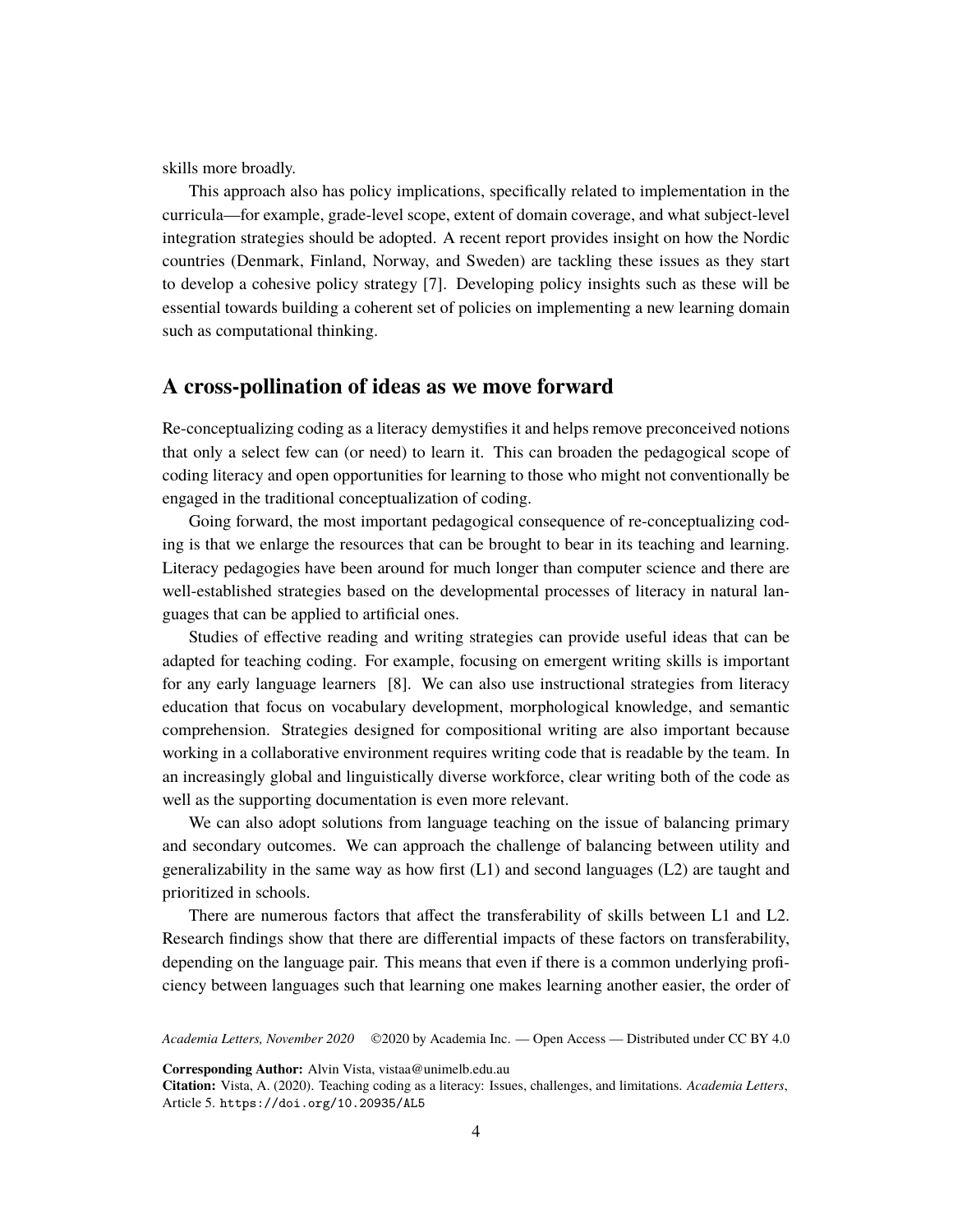which language to learn first is not the same for all pairs. For example, learning English as L2 might be easier regardless of L1 if the learner is in an English-speaking country, but not the other way around. This has implications for the choice of L1 and L2 analogs to balance the utility and generalizability in teaching coding. Finally, research that tackles issues of convergence and divergence in language evolution that arise from their usage (for example, native vs business English [[9](#page-5-1)]) can inform how we teach coding as a literacy at systems level.

All the cross-pollination of research findings and broader discussion of challenges will be especially beneficial as we aim to develop coding literacy among the very young. Coding as literacy is an approach that offers opportunities to teach artificial languages side by side as they learn natural languages. It will be exciting to see a new generation of children who are literate in languages in which the distinction between natural and artificial is no longer relevant.

## **References**

- <span id="page-4-0"></span>[1] Vee, A. (2013). Understanding Computer Programming as a Literacy. *Literacy in Composition Studies, 1*(2), 42–64. <https://doi.org/10.21623/1.1.2.4>
- <span id="page-4-1"></span>[2] Evans, N., & Levinson, S. C. (2009). The myth of language universals: Language diversity and its importance for cognitive science. *Behavioral and Brain Sciences, 32*(5), 429–448. <https://doi.org/10.1017/s0140525x0999094x>
- <span id="page-4-2"></span>[3] Vee, A. (2017). Coding Literacy. *The MIT Press*. [https://doi.org/10.7551/](https://doi.org/10.7551/mitpress/10655.001.0001) [mitpress/10655.001.0001](https://doi.org/10.7551/mitpress/10655.001.0001)
- <span id="page-4-3"></span>[4] Lynch, M. (2018, January 29). Coding as a Literacy for the 21st Century. *Education Futures: Emerging Trends in K-12.* [http://blogs.edweek.org/edweek/education\\_](http://blogs.edweek.org/edweek/education_futures/2018/01/coding_as_a_literacy_for_the_21st_century.html) [futures/2018/01/coding\\_as\\_a\\_literacy\\_for\\_the\\_21st\\_century.html](http://blogs.edweek.org/edweek/education_futures/2018/01/coding_as_a_literacy_for_the_21st_century.html)
- <span id="page-4-4"></span>[5] Wing, J.M. (2006) Computational Thinking. *Communications of the ACM*, 49, 33-35. <https://doi.org/10.1145/1118178.1118215>
- <span id="page-4-5"></span>[6] Carreiras, M., Seghier, M., Baquero, S. et al. An anatomical signature for literacy. *Nature* 461, 983–986 (2009). <https://doi.org/10.1038/nature08461>
- <span id="page-4-6"></span>[7] Bocconi, S., Chioccariello, A. and Earp, J. (2018). The Nordic approach to introducing Computational Thinking and programming in compulsory education. Report prepared for the Nordic@BETT2018 Steering Group. <https://doi.org/10.17471/54007>

*Academia Letters, November 2020* ©2020 by Academia Inc. — Open Access — Distributed under CC BY 4.0

**Corresponding Author:** Alvin Vista, vistaa@unimelb.edu.au